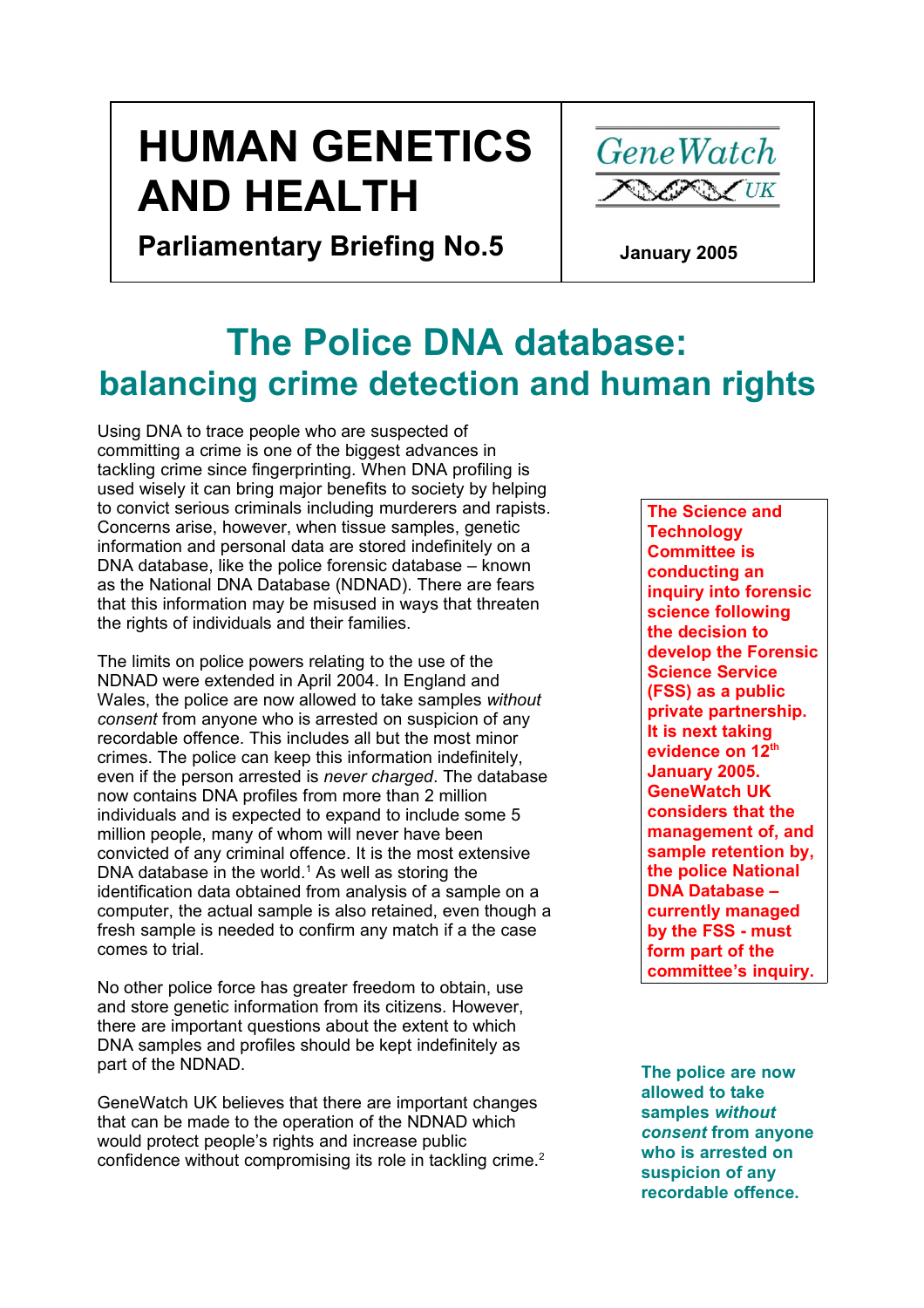#### **How the police forensic DNA database operates**

The NDNAD is currently managed by the Forensic Science Service (FSS) for the Association of Police Chief Officers (ACPO).3,4 The NDNAD relies on the fact that DNA can be obtained from any sample of human tissue left at the scene of a crime. <sup>5</sup> Data from every new crime scene is now routinely analysed to see if it matches a known individual on the database or any other crime scene sample. However, DNA is very different from other types of forensic data because it has the potential to reveal a lot more information about a person.<sup>6,7</sup> Unlike a fingerprint, DNA may:

- provide some hints about what a person looks like;
- indicate whether a person is at *risk* of developing an illness in the future or has a rare genetic condition;
- reveal who a person is related to  $-$  your brothers, sisters, parents or children.

#### **Balancing the rights of individuals and the interests of society**

Society has an interest in reducing crime. Most people want criminals to be caught, detained if necessary and, if possible, rehabilitated. A temporary removal of some rights is widely agreed to be a reasonable punishment for committing a serious crime. But current use of the NDNAD has the potential to threaten the individual's right to privacy and civil liberties much more widely.

The DNA profiles stored as part of the NDNAD are thought to contain very limited amounts of genetic information. However, the companies which analyse the DNA samples to produce these profiles are paid an annual fee to store the original DNA indefinitely. The retention of DNA *samples* could provide unlimited amounts of genetic information about known individuals. The usefulness of retaining samples after the DNA has been analysed and included on the NDNAD is questionable, even in the case of convicted criminals – the profiles are all that is needed for identification purposes. The law in England and Wales is unique in allowing samples from large numbers of innocent people to be retained indefinitely.<sup>8</sup>

The NDNAD could also be used as an instrument of surveillance. Expanding the database puts increasing numbers of people on a permanent 'list of suspects' even though they may never have been charged or convicted of a crime. This may subtly alter the way they are viewed both by the state and by their fellow citizens, potentially undermining the principles of 'innocent until proven guilty' and of rehabilitation. Permanent records of arrest could be used in future to restrict people's rights and freedoms, for example to make it difficult for them to obtain employment. In contrast, the period of time that data is retained on the National Police Computer is not indefinite, but is limited according to the seriousness of crime or charge.

**No other police force has greater freedom to obtain, use and store genetic information from its citizens**

**If your DNA is held on the NDNAD it could be used to trace your brothers, sisters, parents or children.**

**The law in England and Wales is unique in allowing samples from large numbers of innocent people to be retained indefinitely.**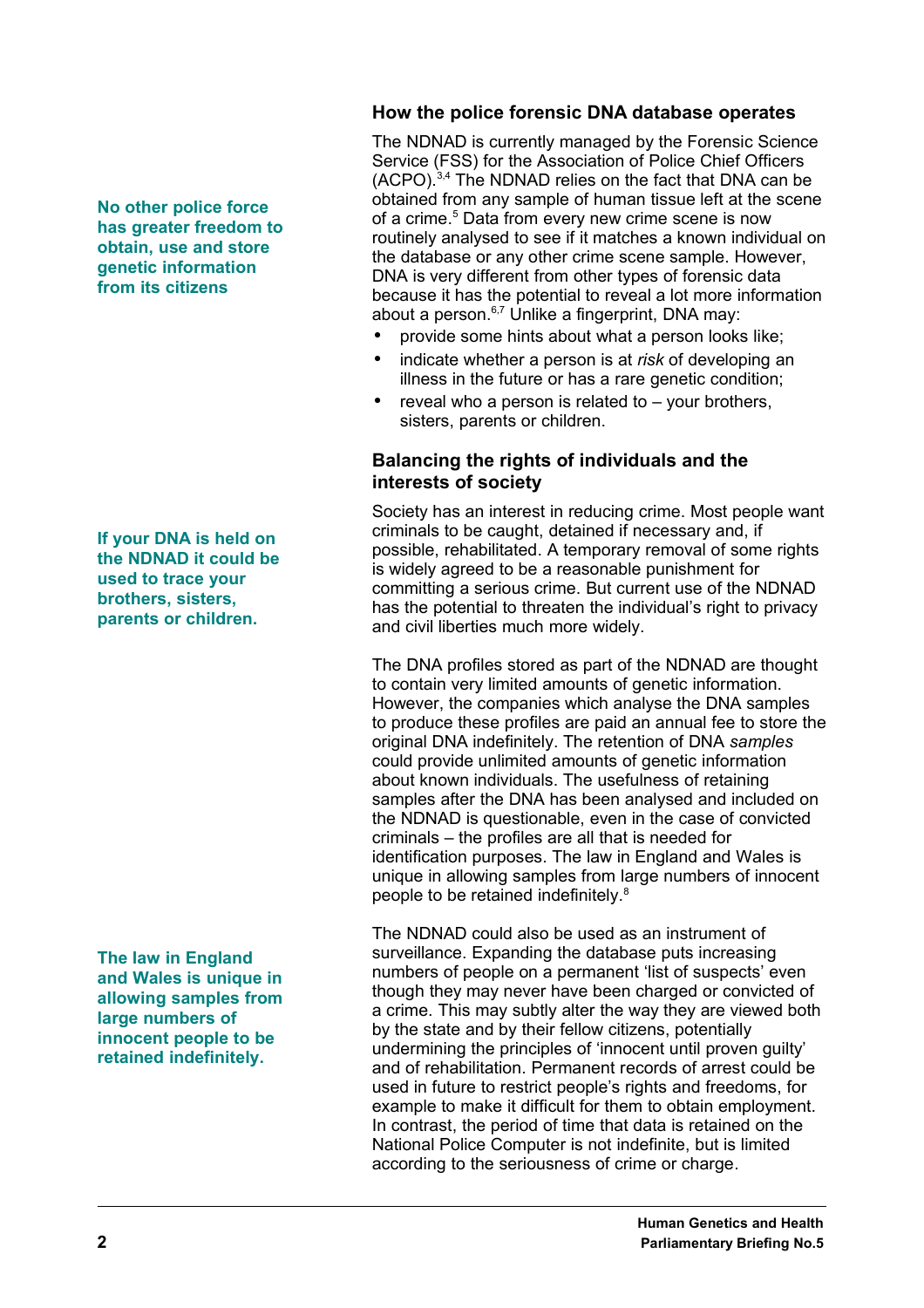## **The increasing threats to our 'genetic privacy'**

The current DNA data used for identification purposes contains very limited information about a person's genes but new techniques are being developed that could change this. Researchers are now looking at predicting ethnicity, appearance and health status from DNA. Some even believe it will be possible to predict a person's personality or behaviour. However, there are serious scientific problems with most of these approaches and they are unlikely to produce particularly useful or accurate predictions. There is also a danger that the information will be used selectively to reinforce existing prejudices, for example about race or skin colour. Nevertheless, a few genetic tests can reveal important information about some people's health. If use of this new technology were expanded to stored samples from known individuals on the database, the increase in police access to genetic information could pose an even greater threat to privacy.

#### **A lack of transparent mechanisms of governance and oversight**

Some uses of the NDNAD are particularly controversial or sensitive. For example, familial searches can be used to trace suspects if they have any relatives on the database. There is a risk this may uncover family relationships that people do not know about, including cases of non-paternity. As yet there are no published guidelines on when such an approach can be considered ethical and what the implications might be for data protection. Similarly, researchers using the NDNAD do not have to seek consent from participants or the approval of an independent ethics committee to carry out their research. They have only to seek permission from the NDNAD Board. Some genetic research could be highly controversial, for example on ethnicity and criminal behaviour. The main organisation currently carrying out forensic research, the Forensic Science Service, is also heavily represented on the NDNAD Board creating a serious conflict of interest.

#### **Increasing police and Government access to personal data**

Other national databases are being planned and developed, including the National Identity Register to support the use of

ID cards, and the new NHS Electronic Care Record Service, which may contain some genetic data in the future. It is not clear under what circumstances the police will be allowed access to this information. If any of these databases are linked, other Government bodies could find out who is on the NDNAD. Expanding and/or linking these databases would give the state unprecedented abilities to monitor the UK population, greatly increasing the threats to privacy.

**There is a danger that the information will be used selectively to reinforce existing prejudices, for example about race or skin colour.**

**Researchers using the NDNAD do not have to seek consent from participants or the approval of an independent ethics committee to carry out their research.**

**The criminal justice system may not always take sufficient account of the possibility of errors and people may be wrongly convicted either by mistake or even by being 'framed'.**